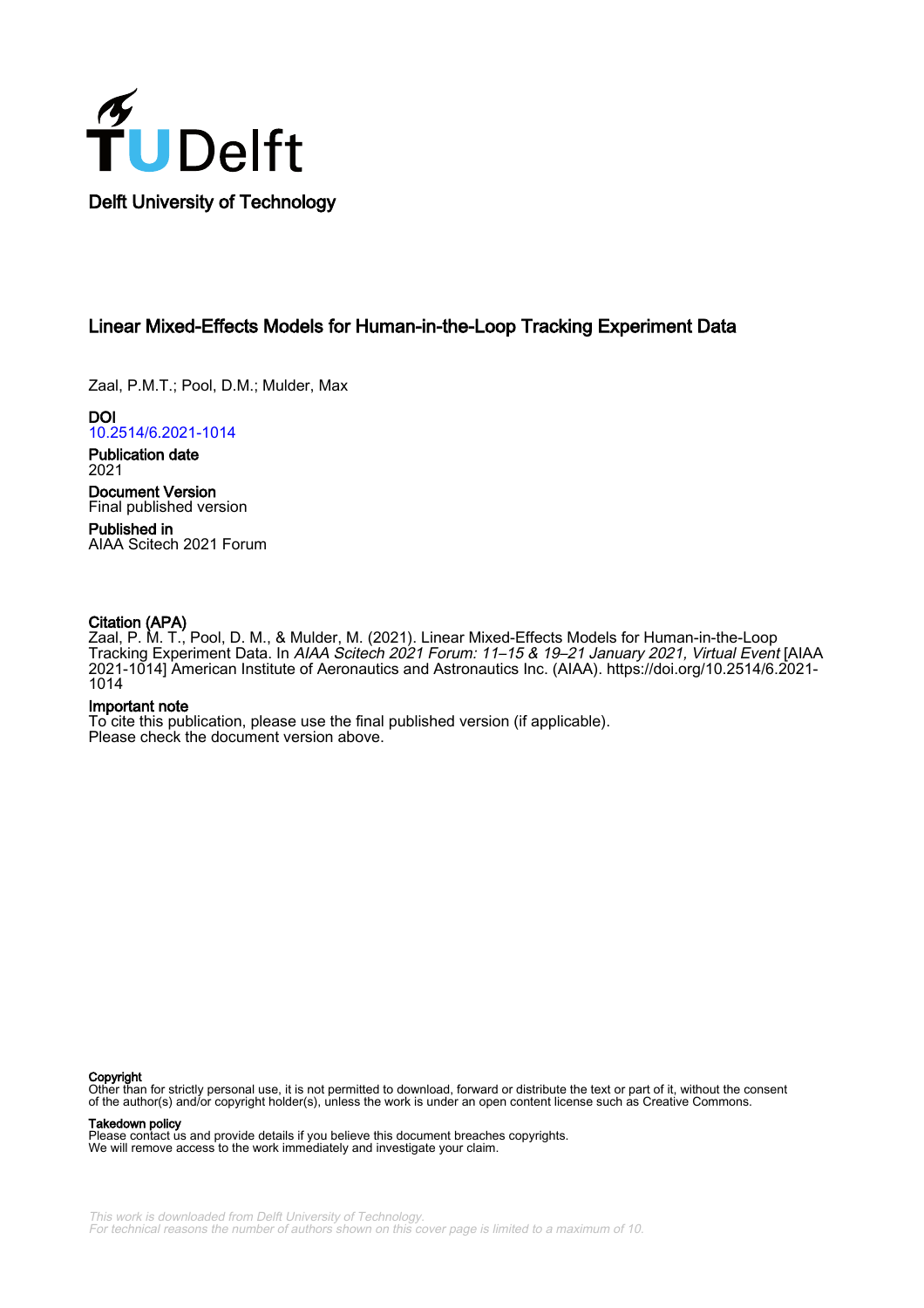Downloaded by TU DELFT on January 28, 2021 | http://arc.aiaa.org | DOI: 10.2514/6.2021-1014

Downloaded by TU DELFT on January 28, 2021 | http://arc.aiaa.org | DOI: 10.2514/6.2021-1014

# **Linear Mixed-Effects Models for Human-in-the-Loop Tracking Experiment Data**

Peter M. T. Zaal<sup>∗</sup> *Metis Technology Solutions, Inc. NASA Ames Research Center Moffett Field, CA, USA*

Daan M. Pool† *Delft University of Technology Delft, The Netherlands*

Max Mulder‡ *Delft University of Technology Delft, The Netherlands*

**Linear mixed-effects models provide several benefits over more traditional statistical inference tests and are particularly useful for most human-in-the-loop tracking experiment data. However, surprisingly, mixed models are virtually not used for the analysis of tracking experiment data. This paper uses linear mixed-effects models to analyze combined tracking data from two previous human-in-the-loop roll tracking experiments that compared control behavior metrics collected in both a research aircraft and a motion-base simulator. In the experiments, pilots' behavior under 10 different motion configurations with varying motion filter gains and break frequencies was evaluated and compared to that in the real aircraft. The linear mixed-effects model analysis on the combined dataset confirmed the main statistical outcomes of the individual experiments. The main benefits of mixed models for this type of data were demonstrated by successfully combining data from two experiments that used different experimental conditions and of which one had an additional apparatus and the other a missing participant. Finally, the mixed-model analysis was able to explicitly test for scientifically relevant statistical differences in the dependent measures between the aircraft and simulator, as well as between both experiments.**

# **Nomenclature**

| $\epsilon$       | $=$ | tracking error signal, deg           | S                            | $=$                                          | Laplace operator, rad/s               |
|------------------|-----|--------------------------------------|------------------------------|----------------------------------------------|---------------------------------------|
| $e_s$            | $=$ | simulator tracking error signal, deg | $T_L$                        | $=$                                          | pilot visual lead time constant, s    |
| F                | $=$ | $ANOVA$ $F$ -value                   | $\mathfrak u$                | $\displaystyle \qquad \qquad =\qquad \qquad$ | pilot control signal, V               |
| $f_d$            | $=$ | disturbance forcing function, V      | $\boldsymbol{u}$             | $=$                                          | vector of random effects              |
| $f_t$            | $=$ | target forcing function, deg         | $u_c$                        | $=$                                          | scaled pilot control signal, V        |
| $H_c$            | $=$ | controlled element dynamics          | $u_m$                        | $=$                                          | pilot motion control signal, V        |
| $H_{mf}$         | $=$ | motion filter dynamics               | $u_{v}$                      | $=$                                          | pilot visual control signal, V        |
| $H_{nm}$         | $=$ | neuromuscular actuation dynamics     | X                            | $=$                                          | fixed effect design matrix            |
| $H_{p_m}$        | $=$ | pilot motion response                | y                            | $=$                                          | observation vector                    |
| $H_{p_v}$        | $=$ | pilot visual response                | Z                            | $=$                                          | random effect design matrix           |
| $H_{s_m}$        | $=$ | simulator motion cueing              | Symbols                      |                                              |                                       |
|                  |     | system dynamics                      |                              |                                              |                                       |
| $H_{s_v}$        | =   | simulator visual cueing              | β                            | $=$                                          | vector of fixed effects               |
|                  |     | system dynamics                      | $\delta_c$                   | =                                            | control input, deg                    |
| $K_m$            | $=$ | pilot motion gain, V/IPUT            | $\epsilon$                   | $\displaystyle \qquad \qquad =\qquad \qquad$ | vector of random modeling errors      |
| $K_{mf}$         | $=$ | motion filter gain                   | $\zeta_{nm}$                 | $=$                                          | neuromuscular damping ratio           |
| $K_s$            | $=$ | stick input gain                     | $\lambda$                    | $=$                                          | Box-Cox transformation factor         |
| $K_v$            | $=$ | pilot visual gain, V/deg             |                              | $\displaystyle \qquad \qquad =\qquad \qquad$ | error variance, $\text{deg}^2$        |
| $\boldsymbol{n}$ | $=$ | pilot remnant signal, V              | $\sigma_e^2$<br>$\sigma_u^2$ | $=$                                          | control input variance, $V^2$         |
| $\boldsymbol{p}$ | $=$ | statistical $p$ -value               |                              |                                              | pilot motion/visual variance fraction |
|                  |     |                                      |                              |                                              |                                       |

<sup>∗</sup>Principal Aerospace Engineer, SimLabs, NASA Ames Research Center, Moffett Field, CA, 94035; peter.m.t.zaal@nasa.gov. Associate Fellow AIAA.

†Assistant Professor, Control & Simulation Section, Faculty of Aerospace Engineering, P.O. Box 5058, 2600GB Delft, The Netherlands; d.m.pool@tudelft.nl. Senior Member AIAA.

‡Professor, Control & Simulation Section, Faculty of Aerospace Engineering, P.O. Box 5058, 2600GB Delft, The Netherlands; m.mulder@tudelft.nl. Associate Fellow AIAA.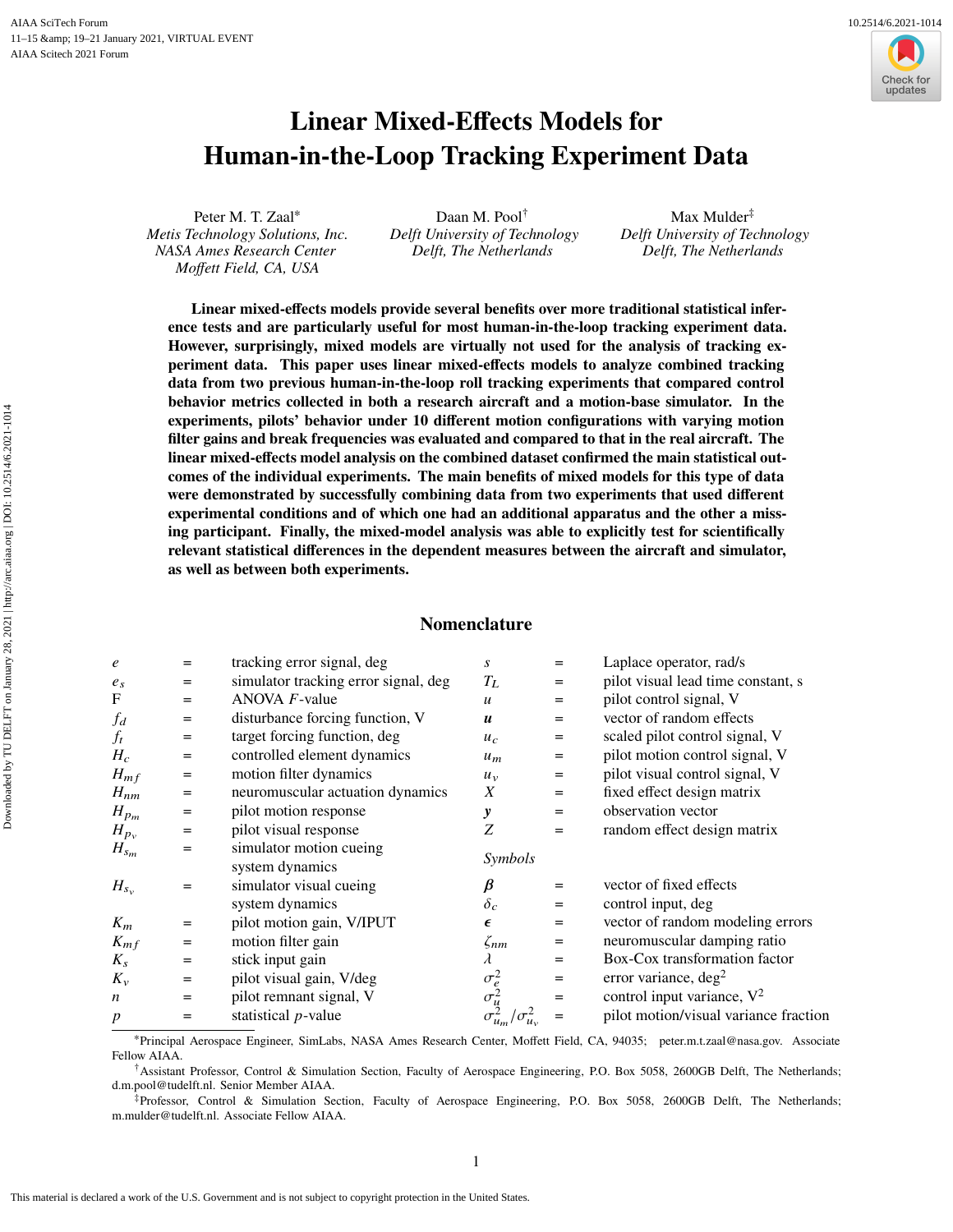| $\tau_m$          |     | pilot motion time delay, s                     | $\varphi_{m,t}$ |     | target phase margin, deg               |
|-------------------|-----|------------------------------------------------|-----------------|-----|----------------------------------------|
| $\tau_{v}$        |     | pilot visual time delay, s                     | $\nu^2$         |     | likelihood ratio test statistic        |
| $\phi$            |     | roll angle, deg                                | $\omega_{c,d}$  |     | disturbance crossover frequency, rad/s |
| $\ddot{\phi}$     |     | roll acceleration, $\text{deg/s}^2$            | $\omega_{c,t}$  | $=$ | target crossover frequency, rad/s      |
| $\ddot{\phi}_{m}$ |     | filtered roll acceleration, $\text{deg/s}^2$   | $\omega_{mf}$   | $=$ | motion filter break frequency, rad/s   |
| $\ddot{\phi}_s$   | $=$ | simulator roll acceleration, $\frac{deg}{s^2}$ | $\omega_{nm}$   | $=$ | neuromuscular frequency, rad/s         |
| $\varphi_{m,d}$   | $=$ | disturbance phase margin, deg                  |                 |     |                                        |

# **I. Introduction**

Statistical inference is an ever controversial, yet essential, part of human-in-the-loop tracking experiment data analysis. Most importantly, it is used to test hypotheses about changes in population parameters, where statistical models are used to assess the likelihood that a certain hypothesis is true. Many different statistical models are available to researchers to analyze differences among group means in a sample, all relying on different assumptions and having different advantages and disadvantages. The field of statistics is complex and most researchers outside of this field do not have detailed knowledge about the ever-changing state-of-the-art in statistical modeling. Often, the choice of statistical method is based on prior research in the field without careful consideration of all the available options.

Statistical analysis on human-in-the-loop experiment data can be challenging, for a number of reasons. First, a characteristic of most human-in-the-loop studies is that the sample size is generally modest and that all too often also data for some conditions are not available for some participants, e.g., due to data corruption or participant dropout. In addition, due to the fact that it is often not possible (e.g., to avoid experiments becoming impractically long in duration) to test a complete factorial set of experiment conditions, in many cases researchers compromise for a statistically incomplete design. Finally, key dependent measuresthat are often used for comparing across different conditions (e.g., performance metrics, crossover frequency) typically do not provide well-distributed (i.e., normal) samples, due to large between-subject differences or sub-populations in the subject pool (e.g., high/low-gain pilots [\[1](#page-12-0)[–3](#page-12-1)]). Despite these typical issues, the default choice for statistical analysis in most human-in-the-loop simulation studies is still to perform a (repeated-measures) analysis of variance (ANOVA), or a robust alternative [\[1](#page-12-0), [2](#page-12-2), [4](#page-12-3)[–11](#page-12-4)].

Linear mixed-effects models or, more simply, mixed models are a type of regression model that takes into account both the data variation that is explained by the independent variables of an experiment, the *fixed effects*, and the variation that is not explained by the independent variables, the *random effects* [\[12\]](#page-12-5). The random effects essentially provide structure to the error term of the statistical model. Mixed models are widely used in the fields of ecology and biology [\[13\]](#page-12-6), which often deal with complex and statistically messy datasets. Mixed models have many advantages over more traditional statistical methods like the ANOVA, such as the way missing data are handled and their applicability to more complex data structures [\[12](#page-12-5)]. Due to these advantages, it is surprising that mixed models are not more widely considered for experimental human-in-the-loop studies.

This paper tests the effectiveness of linear mixed-effects models by re-analyzing tracking data from previous human-in-the-loop tracking experiments. On purpose, we analyze data from two separate yet closely related roll tracking experiments [\[1](#page-12-0), [9,](#page-12-7) [14\]](#page-12-8) performed at TU Delft. In Experiment 1 [\[1](#page-12-0)], seven Cessna Citation II pilots performed the same compensatory roll attitude tracking task both in real flight using TU Delft's PH-LAB laboratory aircraft, as well as in TU Delft's SIMONA Research Simulator (SRS) under four different simulator motion cueing configurations. Experiment 2 [\[9](#page-12-7), [14\]](#page-12-8) was a follow-up experiment with 10 experimental conditions, where the same roll tracking task was performed with a factorial variation in roll motion filter gain  $(1.0, 0.75,$  or 0.5) and break frequency  $(0.0, 0.5,$  or 1.0 rad/s), in addition to a reference no-motion condition. Experiment 2 was performed by six of the seven Citation pilots who also participated in Experiment 1. Furthermore, all simulator conditions of Experiment 1 were also tested in Experiment 2. Individually, both experiments have a statistically messy setup, with an incomplete factorial design and often awkwardly distributed samples, which limited the quality of the statistical analysis provided in the original publications [\[1,](#page-12-0) [9\]](#page-12-7). In combination, the data from both experiments suffer from missing participant data (Experiment 2) and missing coverage of test conditions (Experiment 1: missing many motion settings, Experiment 2: missing in-flight condition).

This paper will add to the literature as follows: 1) the benefits of linear mixed-effects models will be discussed in the context of human-in-the-loop tracking experiments, 2) we will show how the data from different experiments can be analyzed *as a single dataset* using mixed models, to gain new insights into pilot control behavior discrepancies between real and simulated flight, and 3) the mixed-model results will be directly compared to our previous statistical results as published in the original publications [\[1,](#page-12-0) [9\]](#page-12-7).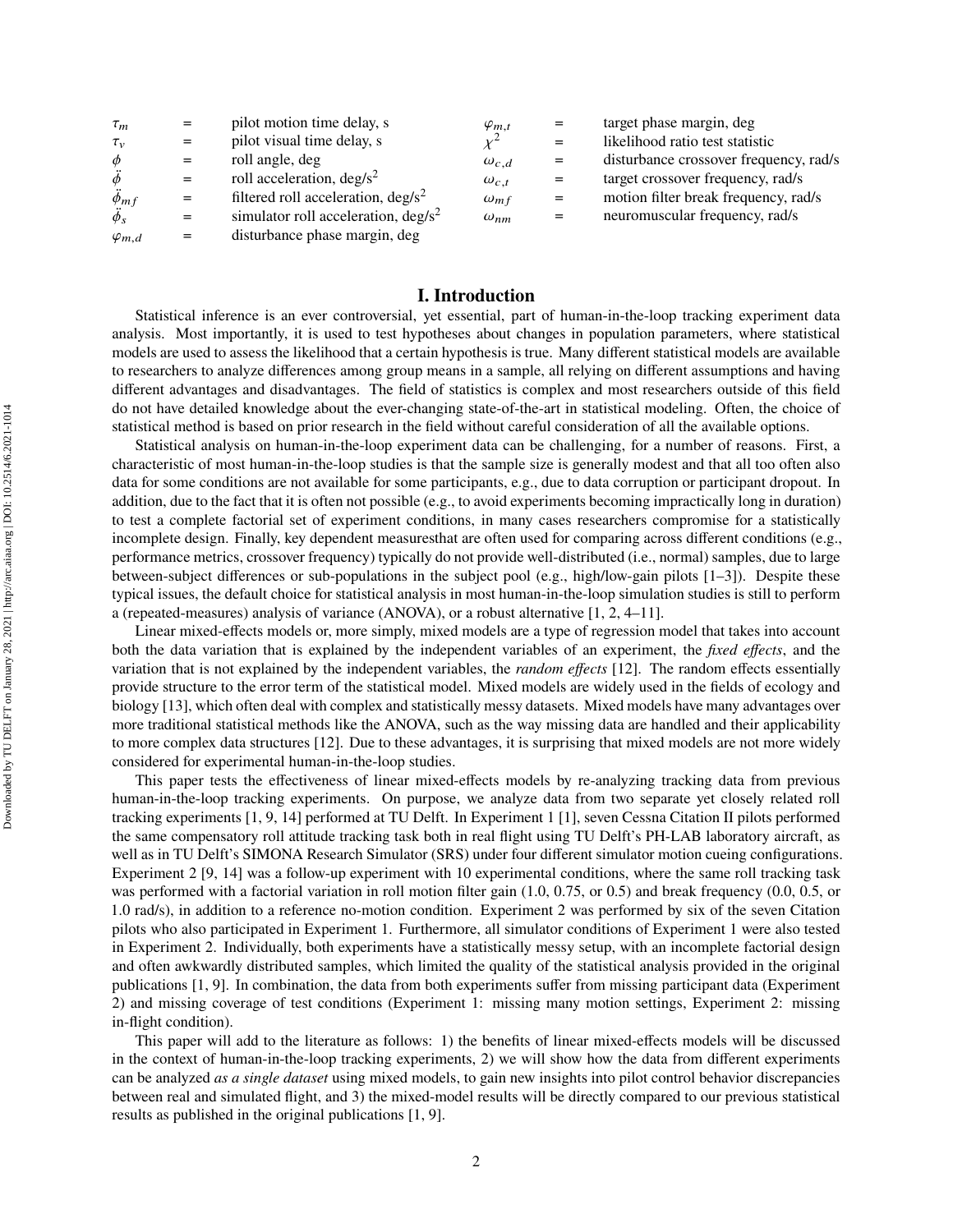<span id="page-3-0"></span>This paper is structured as follows. First, Section [II](#page-3-0) will give an overview of linear mixed-effects models including their main assumptions. Next, Section [III](#page-3-1) will provide the relevant details regarding the experiments of [\[1,](#page-12-0) [9\]](#page-12-7), followed by the mixed-model analysis results and discussion in Section [IV.](#page-6-0) The paper ends with conclusions.

#### **II. Linear Mixed-Effects Models**

#### **A. Definition**

Linear mixed-effects models (LMM) are statistical models that incorporate both fixed effects and random effects. A mixed model can be represented in matrix notation by:

<span id="page-3-2"></span>
$$
y = X\beta + Zu + \epsilon \tag{1}
$$

with y a known vector of observations,  $\beta$  an unknown vector of fixed effects,  $\mu$  an unknown vector of random effects, and  $\epsilon$  an unknown vector of random errors. X and Z are known design matrices relating the observations y to  $\beta$  and *, respectively.* 

The two most commonly used approaches to parameter estimation in linear mixed-effects models are maximum likelihood and restricted maximum likelihood methods. When used for statistical inference, mixed-effects models of the form of Eq. [\(1\)](#page-3-2) are progressively built-up by adding different candidate fixed effects  $\beta$  and their interactions one-by-one, starting with an intercept-only (no variation across conditions) model. Likelihood ratio tests between models with and without a candidate fixed effect are then used to determine the significance of each fixed effect in explaining the observations  $y$ .

#### **B. Assumptions**

When using linear mixed-effects models for statistical analysis of effects present in a measured set of data, the following main assumptions apply [\[15](#page-12-9)]:

- 1) Linearity: the observations y are a linear combination of  $\beta$  and  $\alpha$ .
- 2) Absence of collinearity: the fixed effects  $\beta$  are not correlated with each other.
- 3) Homoskedasticity: the variance of the data should be approximately equal across the range of predicted values.
- 4) Normality of residuals: the model residuals  $\epsilon$  should be (approximately) normally distributed.

The normality of residuals assumption is considered to be the least important, as LMM are relatively robust against violations of this assumption. All these assumptions can be evaluated using scatter and Q-Q plots of the residuals.

#### **C. Application to Tracking Experiment Data**

This paper uses R, a free programming language and software environment for statistical computing, and the lme4 package to estimate the linear mixed-effects model parameters [\[12](#page-12-5)]. In the context of the experiments discussed in this paper, mixed models will be identified to describe pilot performance and control activity, and the estimated parameters of multimodal pilot models (i.e., the observations  $y$ ). The experimental conditions, that is, the different motion configurations and experiment environments [\[1](#page-12-0), [7](#page-12-10), [16](#page-12-11)], will be the fixed effects of the model. In addition, the interactions of the main fixed effects will be included in the models. For a within-subject (repeated measures) human-in-the-loop experiment, a between-subject "pilot" effect is the only random effect included in the models.

# **III. Human-in-the-Loop Experiment Datasets**

<span id="page-3-1"></span>This paper combines data from two experiments. Both experiments used the same tracking task and simulator setup. Experiment 1 is discussed in detail in [\[1\]](#page-12-0) and Experiment 2 in [\[9,](#page-12-7) [14\]](#page-12-8).

#### **A. Tracking Task**

Fig. [1](#page-4-0) shows the compensatory roll attitude target-following disturbance-rejection task used both experiments. Pilots actively minimized the deviation of the aircraft roll attitude  $(\phi)$  from a desired roll attitude, as defined by the forcing function  $f_t$ . In addition, pilots simultaneously counteracted a disturbance acting on the aircraft, induced by a disturbance forcing function  $f_d$ . Both the target and disturbance forcing function signals were multisines, for details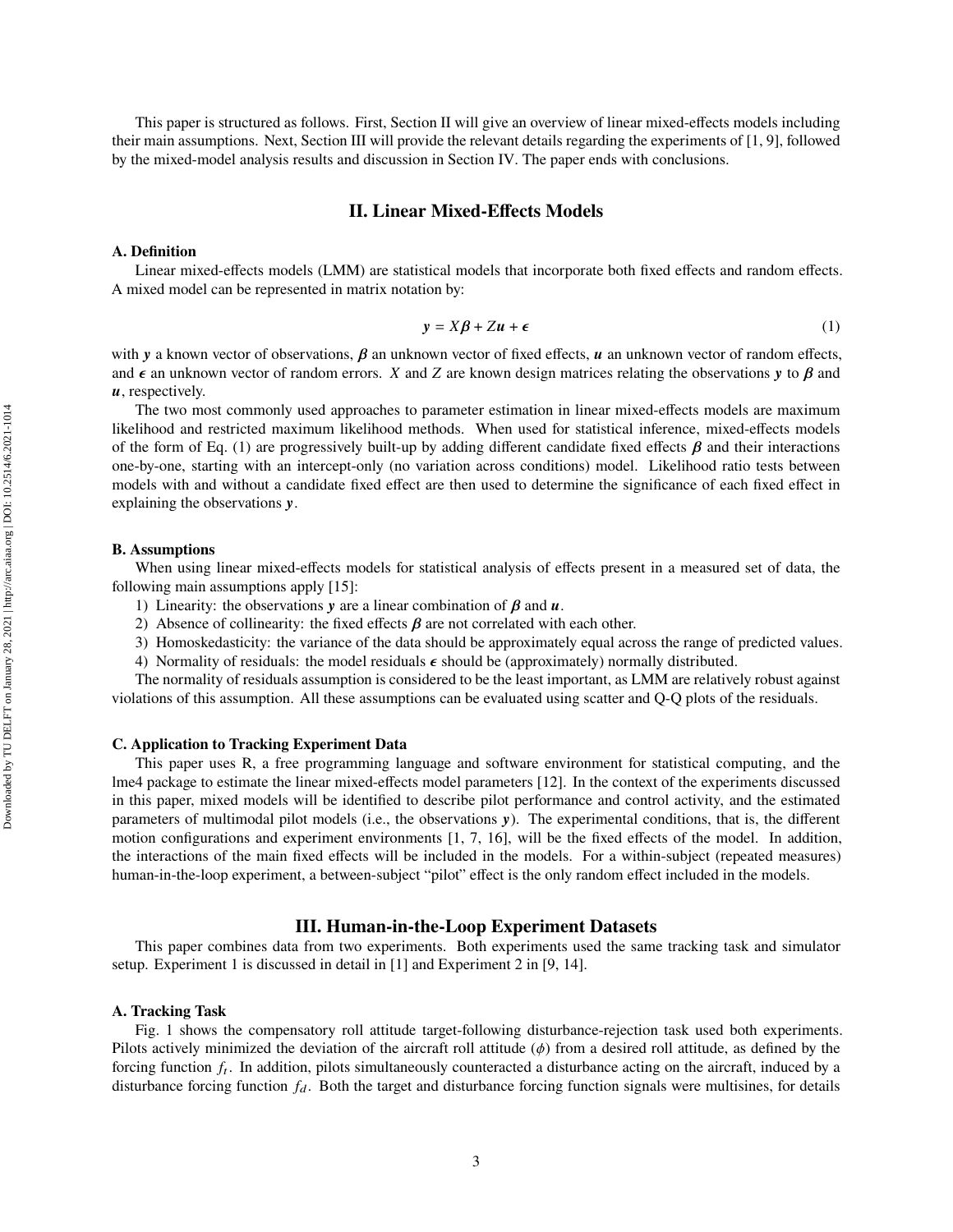<span id="page-4-0"></span>

**Fig. 1 Compensatory tracking task from [\[1](#page-12-0), [9](#page-12-7)].**



**Fig. 2 Compensatory display from [\[1,](#page-12-0) [9\]](#page-12-7).**

please refer to [\[1](#page-12-0)]. Deviations from the target forcing function were visually presented as the tracking error  $e$  on a compensatory display, see Fig. [2.](#page-4-0)

In the tracking task, the pilots controlled the Cessna Citation II roll dynamics  $H_c(s)$  using a sidestick. The summation of the disturbance forcing function  $f_d$  and the stick output  $u$  served as the control input. Furthermore, depending on the experimental condition, the pilots experienced physical motion cues as provided by the simulator motion system or the movement of the real aircraft in the in-flight condition. As shown in Fig. [1,](#page-4-0) for this control task, pilots' control dynamics can be modeled using linear visual  $(H_{p_v}(s))$  and motion  $(H_{p_m}(s))$  response functions and a remnant signal  $n$  accounting for nonlinear behavior and noise.

Finally, the main goal of the experiments of [\[1](#page-12-0), [9,](#page-12-7) [14\]](#page-12-8) was to explicitly measure how pilots' control behavior was affected by variation in simulator roll motion cueing. In both experiments, the tested variation consisted of different parameter settings for the roll motion filter, indicated with  $H_{mf}(s)$  in Fig. [1.](#page-4-0) Note that the visual and motion cueing dynamics  $H_{s_v}$  and  $H_{s_m}$  (i.e., cueing delays) were also explicitly accounted for and, whenever possible, made similar between the in-flight and simulator measurements [\[1](#page-12-0)].

#### **B. Experimental Conditions**

Experiment 1, as described in full detail in [\[1](#page-12-0)], performed a direct comparison of roll tracking behavior measured both in real flight, using TU Delft's Cessna Citation II laboratory aircraft, see Fig. [3a,](#page-5-0) and in the SIMONA Research Simulator (SRS), see Fig. [3c.](#page-5-1) To be able to perform the tracking task in real flight, the aircraft was equipped with a custom FBW control system [\[1,](#page-12-0) [16](#page-12-11), [17\]](#page-12-12). Pilots were seated in the right-hand pilot seat and performed the task with a right-handed sidestick (a force stick). To ensure a fair comparison, the experiment setup in the SRS cockpit was matched to the setup in the Citation cockpit, see Fig. [3b](#page-5-2) and [3d.](#page-5-3) Experiment 2 [\[9](#page-12-7), [14\]](#page-12-8) made use of exactly the same experiment setup in the SRS as used for Experiment 1 (Figs. [3c](#page-5-1) and [3d\)](#page-5-3) and tested a much larger set of (factorial) roll motion cueing gain and break frequency variations, see Table [1.](#page-5-4)

Table [1](#page-5-4) lists the experimental conditions tested in Experiments 1 [\[1](#page-12-0)] and 2 [\[9,](#page-12-7) [14\]](#page-12-8). Compared to the original publications, we use a different naming convention for the different test conditions in this paper. The first character of all condition names is either a "C" for "Citation", which indicates a condition performed in the real aircraft, or an "S" for "SRS", i.e., a simulator condition. The remainder of the condition names are composed of the tested combination of roll motion filter gain  $K_{mf}$  and break frequency  $\omega_{mf}$  (separated by a slash symbol), between brackets. Hence, for example, "C(1.0/0.0)" refers to the in-flight condition with 1-to-1 aircraft roll motion, while "S(0.5/1.0)" tested a roll motion filter with  $K_{mf} = 0.5$  and  $\omega_{mf} = 1.0$  rad/s in the SRS.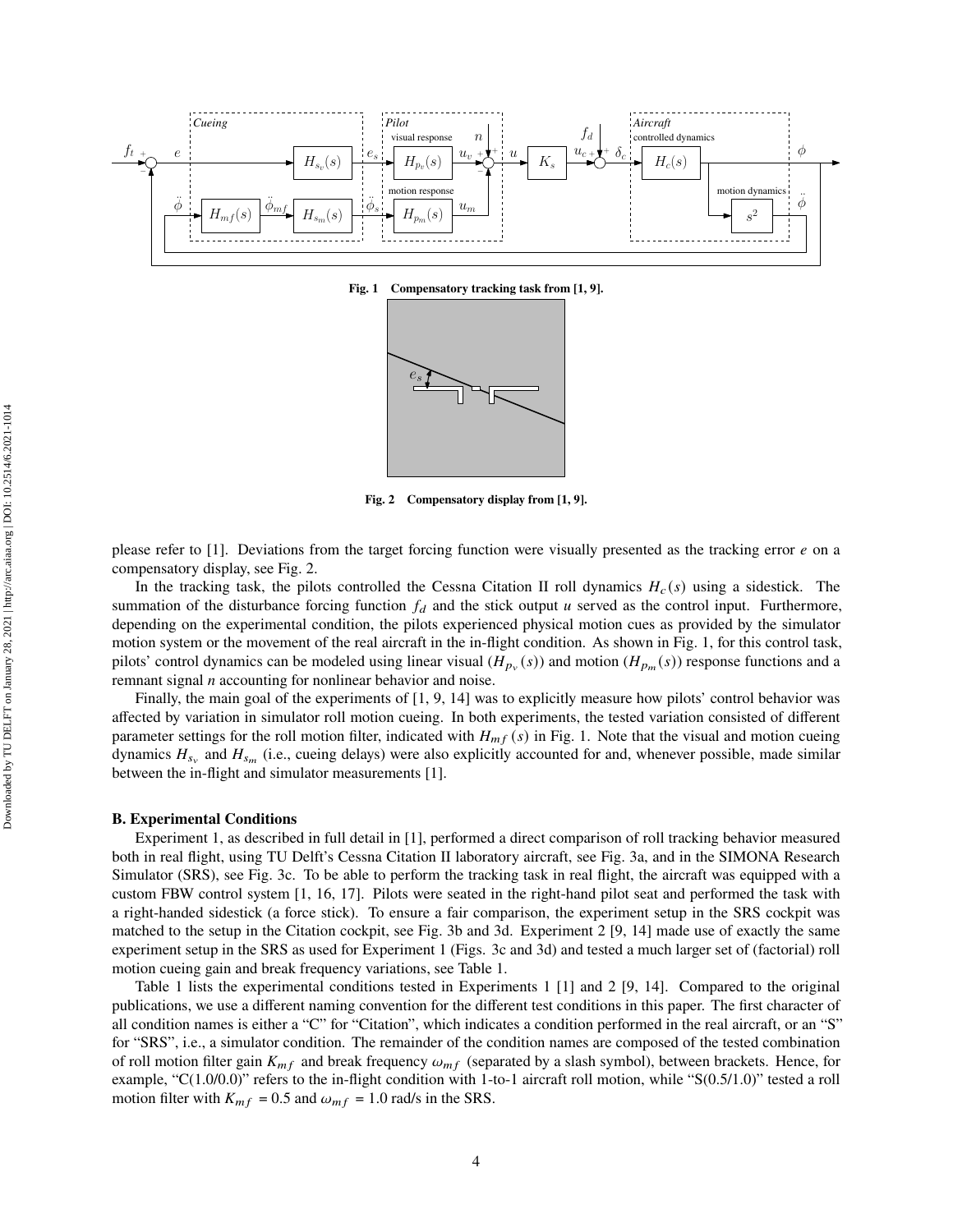<span id="page-5-0"></span>



(a) The Cessna Citation II laboratory aircraft. (b) The Cessna Citation II cockpit setup.

<span id="page-5-1"></span>

(c) The SIMONA Research Simulator (SRS). (d) The SRS cockpit setup.

<span id="page-5-3"></span><span id="page-5-2"></span>

<span id="page-5-4"></span>**Fig. 3 TU Delft's Cessna Citation II laboratory aircraft (PH-LAB) and SIMONA Research Simulator and their cockpits during the experiments of [\[1](#page-12-0), [9](#page-12-7), [14\]](#page-12-8).**

|  |  |  | Table 1 Roll task experimental conditions for Experiments 1 and 2. |  |  |  |  |  |
|--|--|--|--------------------------------------------------------------------|--|--|--|--|--|
|--|--|--|--------------------------------------------------------------------|--|--|--|--|--|

| Condition                                 | Apparatus                              | $K_{mf}$ | $\omega_{mf}$                             | Description                                                                           | Experiment 1 | Experiment 2 |
|-------------------------------------------|----------------------------------------|----------|-------------------------------------------|---------------------------------------------------------------------------------------|--------------|--------------|
| $S(0.0/-)$                                | <b>SRS</b>                             | 0.0      |                                           | no motion                                                                             | N            |              |
| S(0.5/1.0)<br>S(0.5/0.5)<br>S(0.5/0.0)    | <b>SRS</b><br><b>SRS</b><br><b>SRS</b> | 0.5      | $1.0$ rad/s<br>$0.5$ rad/s<br>$0.0$ rad/s | strong washout, low gain<br>medium washout, low gain<br>no washout, low gain          | ٦            |              |
| S(0.75/1.0)<br>S(0.75/0.5)<br>S(0.75/0.0) | <b>SRS</b><br><b>SRS</b><br><b>SRS</b> | 0.75     | $1.0$ rad/s<br>$0.5$ rad/s<br>$0.0$ rad/s | strong washout, medium gain<br>medium washout, medium gain<br>no washout, medium gain |              |              |
| S(1.0/1.0)<br>S(1.0/0.5)<br>S(1.0/0.0)    | <b>SRS</b><br><b>SRS</b><br><b>SRS</b> | 1.0      | $1.0$ rad/s<br>$0.5$ rad/s<br>$0.0$ rad/s | strong washout, high gain<br>medium washout, high gain<br>no washout, high gain       |              |              |
| C(1.0, 0.0)                               | Citation                               | 1.0      | $0.0$ rad/s                               | no washout, high gain                                                                 | A.           |              |

Table [1](#page-5-4) shows that all simulator conditions tested in Experiment 1 were also part of the, more complete and elaborate, test condition matrix of Experiment 2. The reference in-flight condition C(1.0/0.0) was, however, only evaluated in Experiment 1.

#### **C. Participants**

Experiments 1 and 2 were both performed by a group of Cessna Citation pilots. Experiment 1 was performed by a total of seven pilots, of whom six returned for Experiment 2. As in this paper the data from both experiments are combined and differences between individual pilots are explicitly accounted for in our mixed models, Table [2](#page-6-1) lists the mapping of pilot/subject numbers used in [\[1](#page-12-0), [9,](#page-12-7) [14\]](#page-12-8).

#### **D. Dependent Measures and Data Analysis**

For both Experiments 1 and 2, a number of different dependent measures were used for comparing pilots' control behavior and task performance across the tested conditions. The following different categories of dependent measures are presented in [\[1,](#page-12-0) [9,](#page-12-7) [14\]](#page-12-8):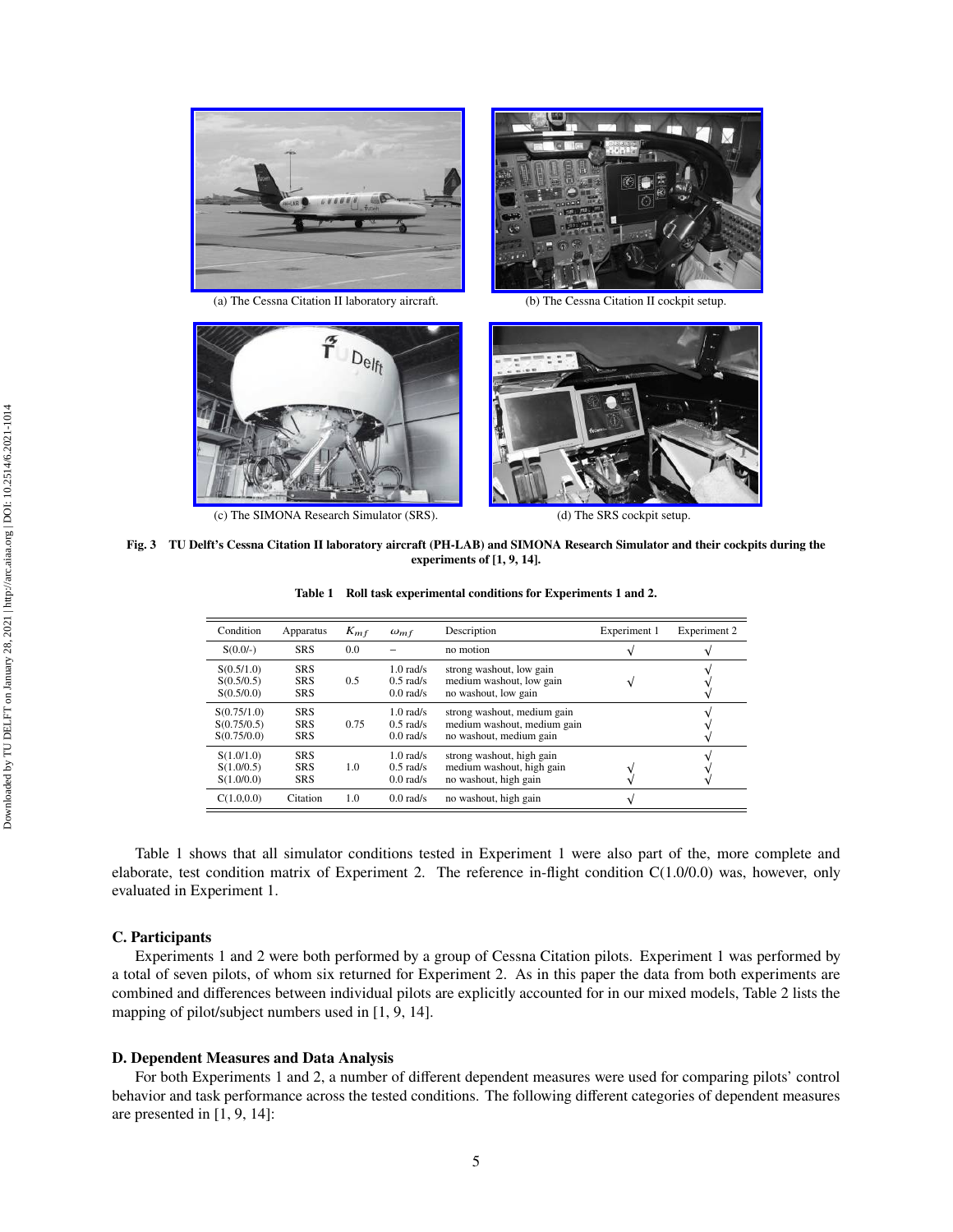**Table 2 Mapping of pilot/subject identification numbers in [\[1\]](#page-12-0) and [\[9,](#page-12-7) [14\]](#page-12-8).**

| Source                                     | Pilot/Subject Number |  |  |  |     |  |  |  |  |  |  |
|--------------------------------------------|----------------------|--|--|--|-----|--|--|--|--|--|--|
| Experiment 1 [1]<br>Experiment $2$ [9, 14] |                      |  |  |  | n/a |  |  |  |  |  |  |

- <span id="page-6-1"></span>• Task performance metrics: the variances of the error signal  $e$  (see Fig. [1\)](#page-4-0) and the control signal  $u$  were used as metrics of task performance (tracking accuracy) and control activity, respectively. In [\[1](#page-12-0), [9\]](#page-12-7) also the separate contributions of  $f_t$ ,  $f_d$ , and n (see Fig. [1\)](#page-4-0) were compared across conditions, in addition to the total variances ( $\sigma_e^2$ and  $\sigma_u^2$ ).
- *Crossover characteristics*: the crossover frequencies and phase margins for the "target" open-loop system (i.e.,  $\omega_{c,t}$  and  $\varphi_{m,t}$ ) and the "disturbance" open-loop system (i.e.,  $\omega_{c,d}$  and  $\varphi_{m,d}$ ) were computed. Due to the fact that Experiments 1 and 2 used a combined target-following and disturbance-rejection task, crossover characteristics were evaluated separately for both loops.
- *Pilot model parameters*: fitted linear models for pilots' visual  $(H_{p_v})$  and motion  $(H_{p_m})$  responses (see Fig. [1\)](#page-4-0) were used to explicitly quantify pilots' multi-channel control dynamics. In both experiments, the fitted pilot model was:

<span id="page-6-2"></span>
$$
H_{p_{\nu}}(s) = K_{\nu} (T_{L}s + 1) e^{-s\tau_{\nu}} \frac{\omega_{nm}^{2}}{s^{2} + 2\zeta_{nm}\omega_{nm}s + \omega_{nm}^{2}}
$$
(2)

<span id="page-6-3"></span>
$$
H_{p_m}(s) = K_m \frac{5.97 (0.11s + 1)}{(5.9s + 1) (0.005s + 1)} e^{-s\tau_m} \frac{\omega_{nm}^2}{s^2 + 2\zeta_{nm}\omega_{nm}s + \omega_{nm}^2}
$$
(3)

The pilot model given by Eq. [\(2\)](#page-6-2) and [\(3\)](#page-6-3) had 7 free parameters: a pilot visual gain  $K_y$ , a pilot motion gain  $K_m$ , a pilot visual lead time constant  $T_L$ , visual and motion time delays  $\tau_\nu$  and  $\tau_m$ , and a neuromuscular system natural frequency ( $\omega_{nm}$ ) and damping ratio ( $\zeta_{nm}$ ). The first second-order transfer function in Eq. [\(3\)](#page-6-3) accounts for the vestibular sensor (semi-circular canal) dynamics [\[1\]](#page-12-0). Finally, to objectively quantify the relative contributions of  $H_{p_v}$  and  $H_{p_m}$  to pilots' control inputs u, the fitted models were also used to simulate  $u_v$  and  $u_m$  (see Fig. [1\)](#page-4-0) and calculate a relative visual/motion control signal variance fraction,  $\sigma_{u_m}^2/\sigma_{u_v}^2$ .

In this paper, we will analyze only the data from a subset of these original dependent measures, focusing on a number of the key metrics revealing how pilots were affected by motion cueing variations as concluded in [\[1](#page-12-0), [9,](#page-12-7) [14\]](#page-12-8). Here, we will focus on using mixed-effects models to re-analyze the data from Experiments 1 and 2 for the error signal variance  $(\sigma_e^2)$ , the control signal variance  $(\sigma_u^2)$ , the pilot visual gain  $(K_v)$ , the pilot visual lead time constant  $(T_L)$ , and the visual/motion variance fraction  $\sigma_{u_m}^2/\sigma_{u_v}^2$ . Fig. [4](#page-7-0) to [6](#page-7-0) show the combined data from Experiment 1 (red) and Experiment 2 (green) for all experiment conditions.

For statistical comparisons of the Experiment 1 and Experiment 2 data across the tested conditions, Analysis of Variance (ANOVA) tests were used in [\[1,](#page-12-0) [9](#page-12-7), [14](#page-12-8)]. For Experiment 1, which did not have a factorial set of test conditions defined by multiple independent variables, see Table [1,](#page-5-4) a 1-way repeated measures ANOVA was used as the main statistical test [\[1](#page-12-0)]. In cases where data distributions were strongly non-normal (e.g.,  $\sigma_e^2$ ), a nonparametric Friedman test was applied. Experiment 2 tested a complete factorial combination of three  $K_{mf}$  and three  $\omega_{mf}$  settings, in addition to a reference no-motion condition  $S(0.0/-)$ . The original statistical analysis for Experiment 2 [\[9,](#page-12-7) [14](#page-12-8)] was performed using a 2-way factorial repeated measures ANOVA on all conditions with simulator motion, with  $K_{mf}$  and  $\omega_{mf}$  as statistical factors, hence excluding the no-motion case. Overall, the statistical comparisons of the data reported in [\[1,](#page-12-0) [9,](#page-12-7) [14](#page-12-8)] were suboptimal, due to problems with data distributions (e.g.,  $\sigma_e^2$  in Experiment 1) and the fact that the tested conditions were not a balanced factorial combination of independent variables (Experiments 1 and 2).

# **IV. Results**

<span id="page-6-0"></span>This section presents the results of the improved statistical analysis of the measured data from Experiments 1 and 2 combined, as shown in Fig. [4](#page-7-0) to [6,](#page-7-0) using mixed-effects models. In addition to exploring the possibilities for performing mixed-model analysis on the combined dataset, we will first use Experiment 2's data for a direct comparison of basic statistical outcomes between mixed-effects models and ANOVAs. To conclude, we provide a reflection on the merits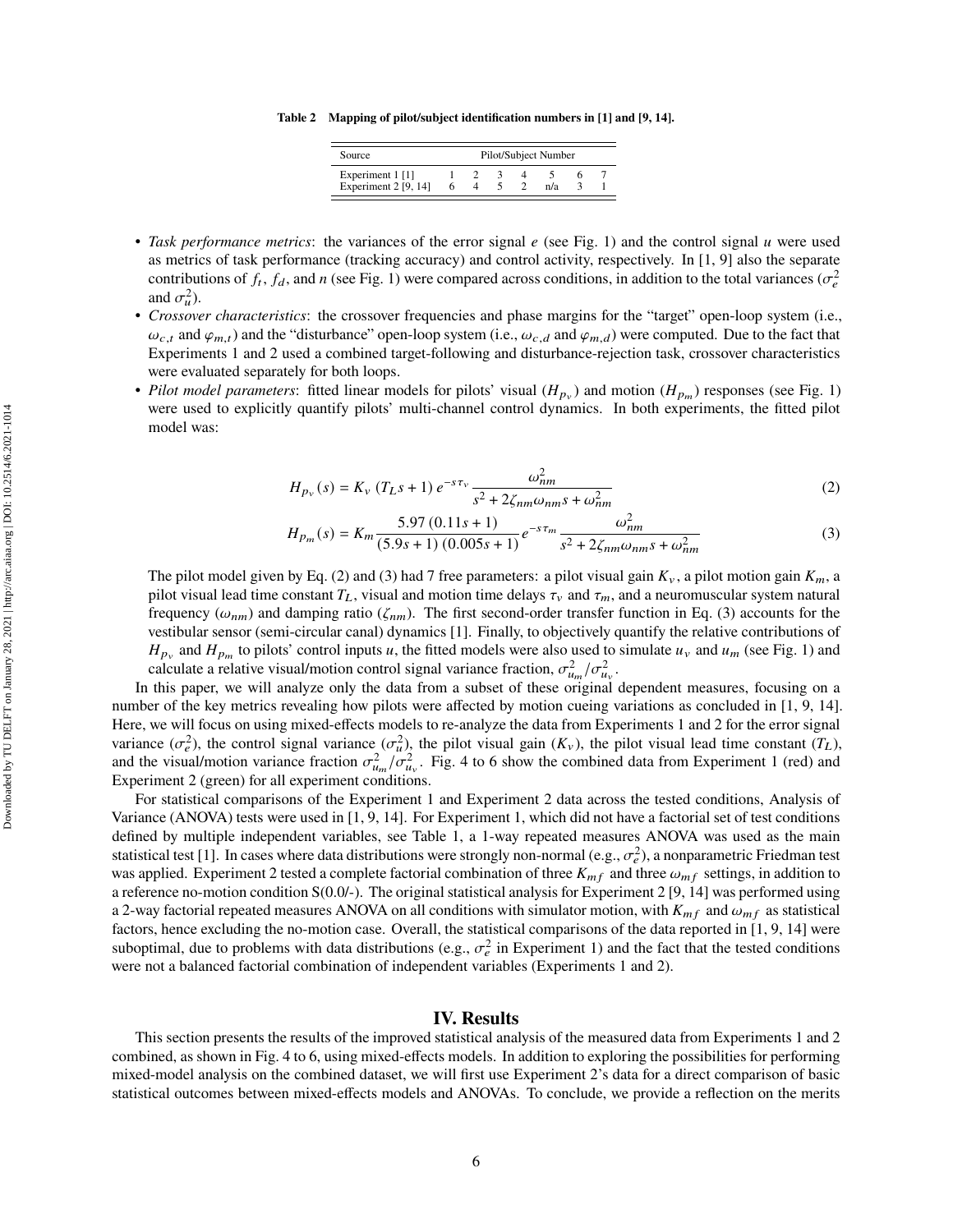<span id="page-7-3"></span><span id="page-7-0"></span>

**Fig. 4 Pilot performance and control activity.**



<span id="page-7-2"></span>

(a) Visual gain.

<span id="page-7-1"></span>(b) Lead time constant.



**Fig. 5 Pilot equalization parameters.**



**Fig. 6 Visual/motion variance fraction.**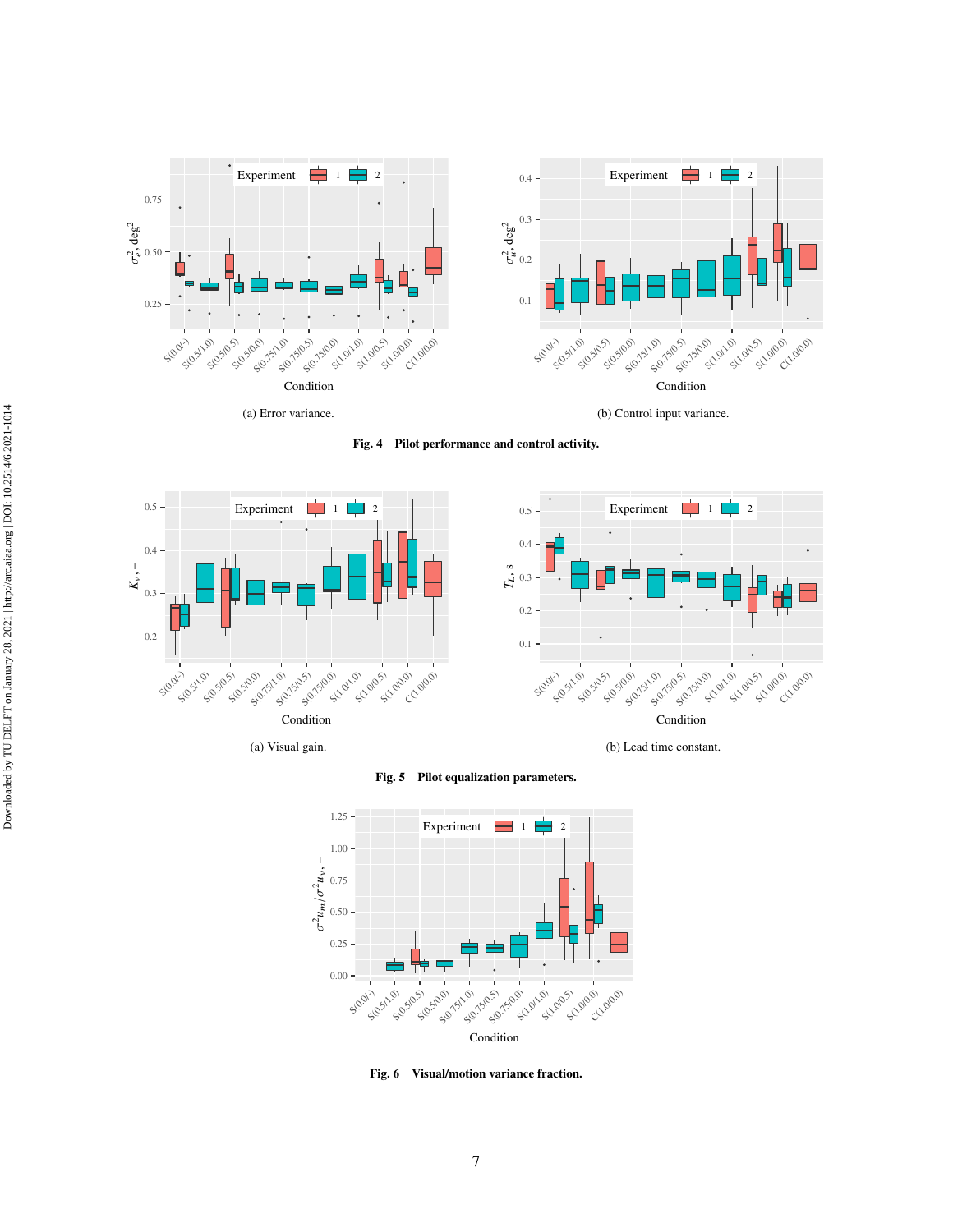of mixed-effect models for human-in-the-loop experiment data analysis and the main statistical conclusions regarding the statistical comparisons (e.g., in-flight vs. simulator) made in [\[1,](#page-12-0) [9,](#page-12-7) [14\]](#page-12-8).

Some outliers were present in the data, as assessed by boxplots (see Fig. [4](#page-7-0) to [6\)](#page-7-0), but they were kept in for the analysis. Assumptions of linearity, homoskedasticity, and normality of residuals were checked visually using scatter plots and Q-Q plots of the residuals for each model. For all dependent measures, except the lead time constant  $T_L$ , the model assumptions of homoskedasticity and normality of residuals were not met due to the fact that these measures were positively skewed. These dependent measures were transformed to make the data more normally distributed using Box-Cox transformations [\[18](#page-12-13)] with  $\lambda$  values of -0.18, 0.18, 0.1, and 0.14 for  $\sigma_e^2$ ,  $\sigma_u^2$ ,  $\sigma_{u_m}^2/\sigma_{u_v}^2$ , and  $K_v$ , respectively. All models met the assumption of homoskedasticity and normality of residuals after the transformations were applied. No other violations of the assumptions were detected.

# **A. Mixed-Effects Models vs. ANOVA (Experiment 2)**

In [\[9](#page-12-7), [14\]](#page-12-8), the original statistical analysis for Experiment 2 was performed using a two-way repeated-measures ANOVA on the data from all motion conditions only (so excluding the no-motion condition  $S(0.0/-)$ ). The two statistical factors that varied across these conditions were the motion filter gain  $K_{mf}$  and break frequency  $\omega_{mf}$ , both with three levels. Here, we performed a direct comparison of theses originally reported statistical test results with the outcomes of a linear mixed-effects model (LMM) analysis on the same data. As explained in Section [II,](#page-3-0) the LMM used for this analysis considers  $K_{mf}$  and  $\omega_{mf}$  as the fixed effects, while the between-subject differences are accounted for as a random effect.

Table [3](#page-8-0) shows a direct comparison of the LMM and ANOVA analysis for the five dependent measures compared in this paper:  $\sigma_e^2$ ,  $\sigma_u^2$ ,  $K_v$ ,  $T_L$ , and  $\sigma_{u_m}^2/\sigma_{u_v}^2$ . For both tests, the significance of the direct effects of  $K_{mf}$  and  $\omega_{mf}$  was tested, as well as their interaction  $K_{mf} \times \omega_{mf}$ . For the LMM analysis, we report the  $\chi^2$  value for addition of each factor with the degrees-of-freedom in brackets (df), as well as the statistical significance. Consistent with [\[9,](#page-12-7) [14](#page-12-8)], we report the effect and error degrees-of-freedom df, the F test statistic, and the significance of each factor for the ANOVA.

<span id="page-8-0"></span>

|                                    | <b>Linear Mixed-Effects Models</b> |                          |             |                             |               |                          |          | Repeated-Measures ANOVA |       |                |      |      |                                   |      |      |                          |  |
|------------------------------------|------------------------------------|--------------------------|-------------|-----------------------------|---------------|--------------------------|----------|-------------------------|-------|----------------|------|------|-----------------------------------|------|------|--------------------------|--|
| Dependent                          |                                    |                          | Factors     |                             |               |                          |          | Factors                 |       |                |      |      |                                   |      |      |                          |  |
| Measures                           | $K_{mf}$<br>$\omega_{mf}$          |                          |             | $K_{mf} \times \omega_{mf}$ |               |                          | $K_{mf}$ |                         |       | $\omega_{m}$ f |      |      | $K_{mf} \times \omega_{mf}$       |      |      |                          |  |
|                                    | $\chi^2(2)$                        | Sig.                     | $\chi^2(2)$ | Sig.                        | $\chi^{2}(4)$ | Sig.                     |          | df                      | F     | Sig.           | df   | F    | Sig.                              | df   | F    | Sig.                     |  |
| $\sigma_e^2$                       | 0.52                               | $\overline{\phantom{m}}$ | 4.89        | $\ast$                      | 14.12         | **                       |          | 2,10                    | 0.41  | -              | 2,10 | 4.40 | $*$                               | 4,20 | 2.67 | $\ast$                   |  |
| $\sigma^2_u$                       | 18.43                              | **                       | 2.63        | -                           | 1.58          | $\overline{\phantom{0}}$ |          | 2,10                    | 10.03 | $\frac{1}{2}$  | 2,10 | 1.00 | -                                 | 4,20 | 0.37 | -                        |  |
| $K_v$                              | 18.93                              | **                       | 1.90        | -                           | 7.26          | $\overline{\phantom{0}}$ |          | 2,10                    | 10.87 | $\frac{1}{2}$  | 2,10 | 3.10 | $\frac{d\mathbf{r}}{d\mathbf{r}}$ | 4,20 | 1.25 | -                        |  |
| $T_L$                              | 20.14                              | **                       | 4.83        | $\ast$                      | 2.35          | $\overline{\phantom{0}}$ |          | 2,10                    | 6.74  | $\frac{1}{2}$  | 2,10 | 4.53 | $*$                               | 4,20 | 0.59 | $\overline{\phantom{0}}$ |  |
| $\sigma_{um}^2$<br>$\sigma_{ue}^2$ | 58.82                              | **                       | 3.87        | -                           | 3.75          | $\overline{\phantom{0}}$ |          | 2,10                    | 20.54 | **             | 2,10 | 6.03 | $*$                               | 4,20 | 1.70 | -                        |  |

**Table 3 Comparison of LMM and ANOVA results for data from [\[9](#page-12-7), [14](#page-12-8)].**

 $**$  = significant ( $p < 0.05$ )<br> $*$  = weakly significant (0.0

weakly significant (0.05  $\leq$   $p$  < 0.1)

not significant ( $p \geq 0.05$ )

As expected, Table [3](#page-8-0) shows that the statistical analysis outcomes of both approaches are very similar. Especially equivalent statistically significant effects of  $K_{mf}$  ( $\sigma_u^2$ ,  $K_v$ ,  $T_L$ , and  $\sigma_{u_m}^2/\sigma_{u_v}^2$ ) and  $K_{mf} \times \omega_{mf}$  ( $\sigma_e^2$ ) are found for both the LMM and the ANOVA across all considered dependent measures. Overall, somewhat weaker statistical effects of  $\omega_{mf}$  were found with the LMM, i.e., less significant effects were found than with the ANOVA ( $K_v$  and  $\sigma_{u_m}^2/\sigma_{u_v}^2$ ), as well as higher p-values for the significant effects that were found ( $\sigma_e^2$  and  $T_L$ ). In [\[9](#page-12-7), [14\]](#page-12-8) it is concluded that the effects of varying  $K_{mf}$  on the pilots' manual control behavior were stronger than those of  $\omega_{mf}$ . This can also be confirmed from visual inspection of the data in Fig. [4](#page-7-0) to [6.](#page-7-0) Thus, the subtle differences between the LMM and ANOVA outcomes listed in Table [3](#page-8-0) are explained by the fact that the not very strong effects of  $\omega_{mf}$  in this (small) 6-pilot dataset are likely to result in somewhat inconsistent statistical outcomes.

#### **B. Mixed-Effects Model Analysis on Combined Dataset**

Table [4](#page-9-0) provides the results of the linear mixed effects model analysis of the combined dataset from the two experiments and for the five dependent measures considered in this paper. The models included motion filter gain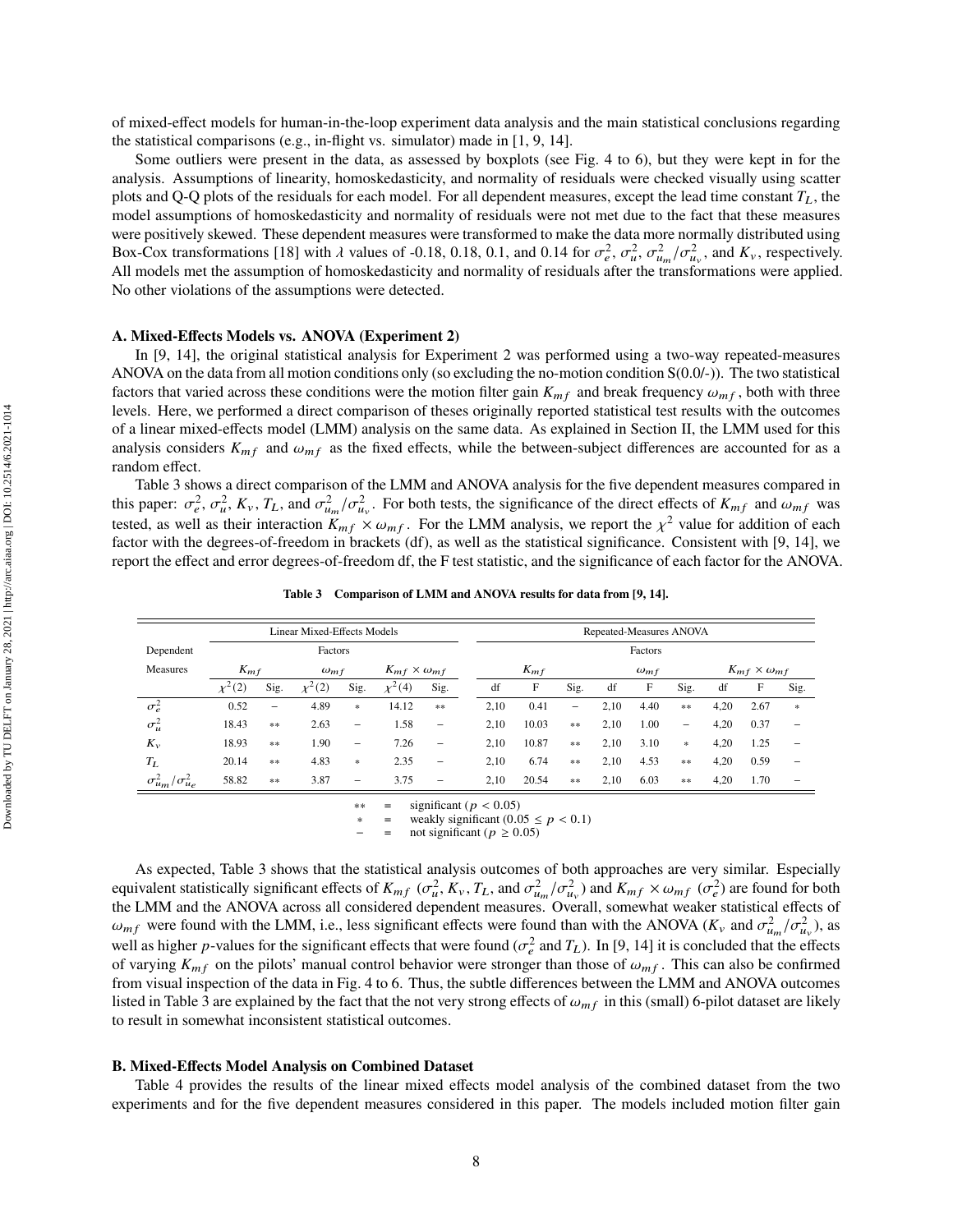$(K_{mf})$ , motion filter break frequency ( $\omega_{mf}$ ), apparatus (APP), and experiment (EXP) as fixed effects. In addition, the interaction of  $K_{mf}$  and  $\omega_{mf}$ , as well as the interactions of EXP with both  $K_{mf}$  and  $\omega_{mf}$ , were included as additional fixed effects. Pilot was used as the random effect. Even though linear mixed effects models can consist of a mix of categorical and continuous variables, both  $K_{mf}$  and  $\omega_{mf}$  were treated as categorical as this is more in line with the ANOVA analysis and  $\omega_{mf}$  does not apply to the no-motion condition S(0.0/-). The models included random intercepts only, i.e., no random slopes were introduced.

The mixed-effects models were progressively built up by adding the different fixed effects and interactions oneby-one, starting with the intercept-only model. Likelihood ratio tests between the models with and without a fixed effect or interaction determined the significance of that effect. The fixed factors were added to the model in the order from left to right in Table [4.](#page-9-0) To illustrate the fit of different models, Fig. [7](#page-10-0) provides predictions of some of these different models for the pilot control activity dependent measure  $\sigma_u^2$ . For clarity, this figure only includes the raw data for the simulator conditions (see Table [1\)](#page-5-4) and the corresponding mixed-effects model predictions. Fig. [7a](#page-10-1) shows the intercept-only model. This is the most basic model of the data corresponding to the mean. Fig. [7b](#page-10-2) shows the model with the apparatus (APP) and motion gain  $(K_{mf})$  factors included as fixed effects. Both these factors in this case are significant, see Table [4.](#page-9-0) Note that, visually this model indeed also provides a better fit to the data. Thereby, the model thus reveals a significant increase in pilot control activity when the motion gain increases. Finally, Fig. [7c](#page-10-3) provides the final model including all fixed effects listed in Table [4.](#page-9-0) Some variation in predictions can be observed from the motion filter break frequency ( $\omega_{m}$ ,), however, as Table [4](#page-9-0) shows, this added variation is not a significant effect. The effects of experiment (EXP) and the interaction between experiment and motion gain  $(K_{m} f)$  are significant and reflect the overall higher control activity and steeper increase of pilot control activity in Experiment 1 compared to Experiment 2.

<span id="page-9-0"></span>

|                               | Factors     |                          |             |               |                |                          |                             |                          |             |          |                     |                          |                          |                          |
|-------------------------------|-------------|--------------------------|-------------|---------------|----------------|--------------------------|-----------------------------|--------------------------|-------------|----------|---------------------|--------------------------|--------------------------|--------------------------|
| Dependent                     | APP         |                          | $K_{mf}$    |               | $\omega_{m}$ f |                          | $K_{mf} \times \omega_{mf}$ |                          | EXP         |          | $EXP \times K_{mf}$ |                          | $EXP \times \omega_{mf}$ |                          |
| Measures                      | $\chi^2(1)$ | Sig.                     | $\chi^2(3)$ | Sig.          | $\chi^2(2)$    | Sig.                     | $\chi^2(4)$                 | Sig.                     | $\chi^2(1)$ | Sig.     | $\chi^2(2)$         | Sig.                     | $\chi^2(1)$              | Sig.                     |
| $\sigma_e^2$                  | 16.49       | **                       | 12.22       | **            | 5.20           | $\ast$                   | 1.67                        | -                        | 37.30       | $\pm\pm$ | 1.48                | $\qquad \qquad -$        | 0.03                     | $\overline{\phantom{0}}$ |
| $\sigma^2_u$                  | 4.46        | **                       | 40.75       | **            | 3.77           | $\qquad \qquad -$        | 4.23                        | $\qquad \qquad -$        | 17.80       | **       | 6.26                | 米米                       | 0.01                     | -                        |
| $K_v$                         | 0.48        | $\overline{\phantom{0}}$ | 76.90       | $\frac{1}{2}$ | 2.06           | $\overline{\phantom{0}}$ | 4.43                        | -                        | 0.25        | -        | 1.90                | $\overline{\phantom{0}}$ | 0.33                     | $\overline{\phantom{0}}$ |
| $T_L$                         | 1.40        | $\overline{\phantom{a}}$ | 61.22       | $\frac{1}{2}$ | 1.04           | $\overline{\phantom{m}}$ | 2.41                        | $\overline{\phantom{m}}$ | 5.87        | $\pm\pm$ | 1.48                | $\overline{\phantom{0}}$ | 1.50                     | $\overline{\phantom{0}}$ |
| $\sigma_{um}^2/\sigma_{ue}^2$ | 0.10        | $\qquad \qquad -$        | 87.79       | 冰冰            | 3.36           | $\qquad \qquad -$        | 3.19                        | -                        | 5.66        | **       | 0.00                | $\overline{\phantom{0}}$ | 0.81                     |                          |
|                               |             |                          |             |               |                |                          |                             |                          |             |          |                     |                          |                          |                          |

 $\frac{1}{2}$  = significant ( $p < 0.05$ ) a = df of 2 due to missing data for C(0.0/0.0) = weakly significant (0.05 ≤  $p < 0.1$ )

weakly significant  $(0.05 \le p < 0.1)$ 

not significant ( $p \geq 0.05$ )

Summarizing the results from Table [4](#page-9-0) and correlating them with Figs. [4](#page-7-0) to [6,](#page-7-0) the following observations can be made. Pilot tracking performance was significantly worse and control activity significantly higher in the aircraft compared to the simulator (APP factor). In addition, pilots used significantly more motion in the aircraft compared to the simulator (higher  $\sigma_{u_m}^2/\sigma_{u_y}^2$ ). The pilot visual gain and lead time constant were not affected by the apparatus. The motion gain introduced significant differences in all dependent measures considered in this paper. When the motion gain increased, tracking performance decreased, control activity increased, pilots' use of motion increased, and the pilot visual gain increased and lead time constant decreased significantly. The motion filter break frequency introduced a weakly significant effect on  $\sigma_e^2$  only, as tracking performance degraded slightly with increasing  $\omega_{mf}$ . The interaction between motion filter gain and break frequency was not significant for any of the dependent measures.

Pilot performance and control activity were also found to be significantly different between Experiments 1 and 2 (EXP factor in Table [4\)](#page-9-0). Both  $\sigma_e^2$  and  $\sigma_u^2$  were significantly higher in the first experiment compared to the second experiment. The visual/motion variance fraction was significantly higher in the first experiment. In addition, even though a less pronounced effect, as can be verified from Fig. [5b,](#page-7-1) the pilot lead time constant was significantly lower in Experiment 1 compared to Experiment 2. Finally, Table [4](#page-9-0) shows the results for the interactions of our EXP factor with the variations in the metrics due to  $K_{mf}$  and  $\omega_{mf}$ . A significant result for these interactions indicates that the magnitudes of the change across conditions due to the motion filter gain and break frequency, respectively, were different between both experiments. Here, we find only one significant interaction with our EXP factor, and hence consistent effects of  $K_{mf}$  and  $\omega_{mf}$  across the two experiments. The EXP  $\times$   $K_{mf}$  factor introduced a significant effect for  $\sigma_u^2$  only, which is indeed consistent with the stronger increase in control activity with increasing  $K_{mf}$  found in Experiment 1, see Figs. [4b](#page-7-2) and [7c.](#page-10-3)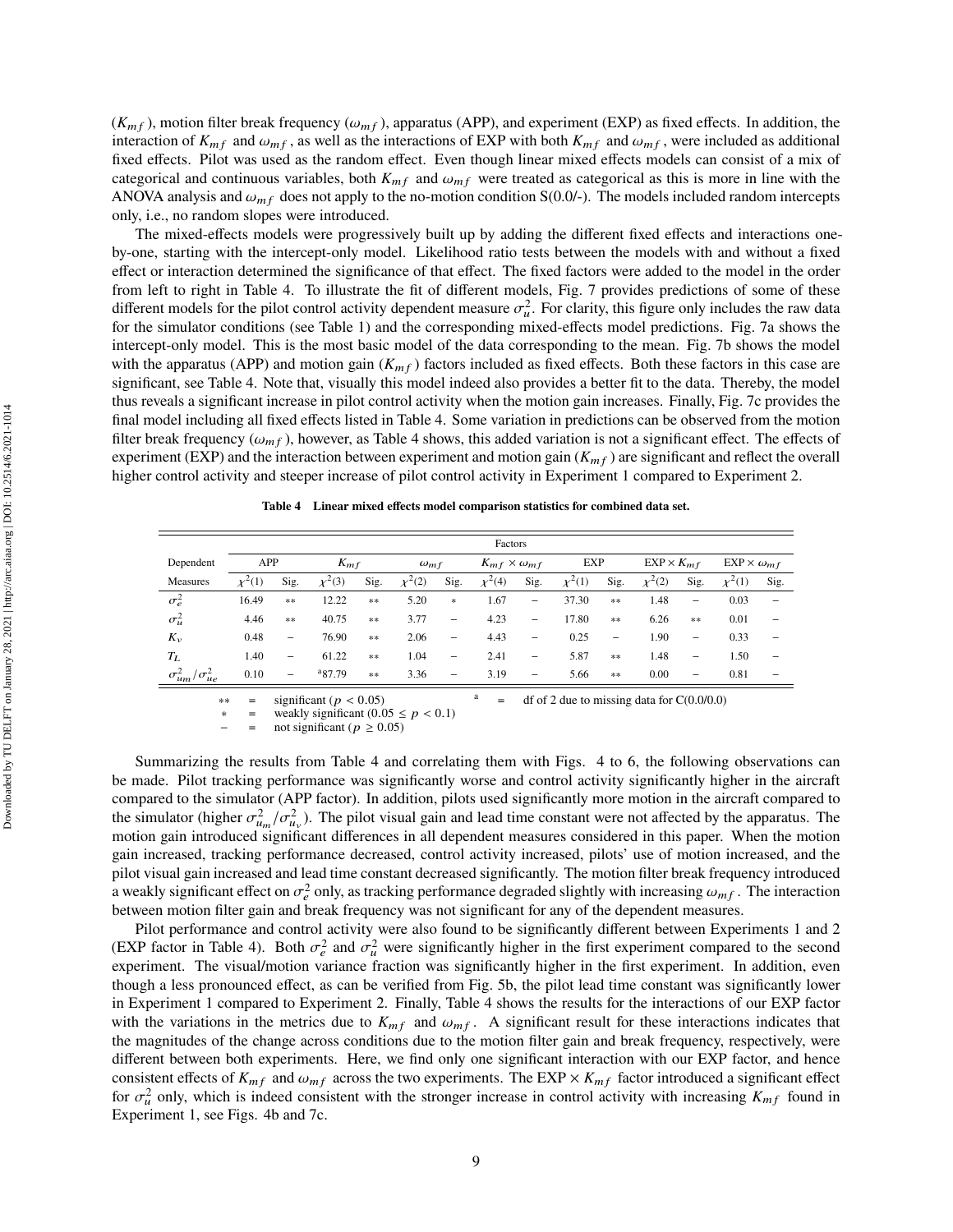<span id="page-10-1"></span><span id="page-10-0"></span>

<span id="page-10-2"></span>

(b) Model with apparatus and motion gain as factors.

<span id="page-10-3"></span>

**Fig. 7 Pilot control activity model predictions.**

# **C. Reflection on Experiment 1 and 2 Statistical Analysis**

Overall, the mixed-effects model analysis performed on the combined data from Experiments 1 and 2 results in very similar statistical outcomes, as summarized in Table [4,](#page-9-0) as presented in the original publications [\[1](#page-12-0), [9,](#page-12-7) [14\]](#page-12-8). Most of the significant effects of  $K_{mf}$ ,  $\omega_{mf}$ , and their interaction reported in [\[9](#page-12-7), [14](#page-12-8)] for Experiment 2 (which tested a total of nine combinations of both parameters) on the dependent measures considered here are also significant from the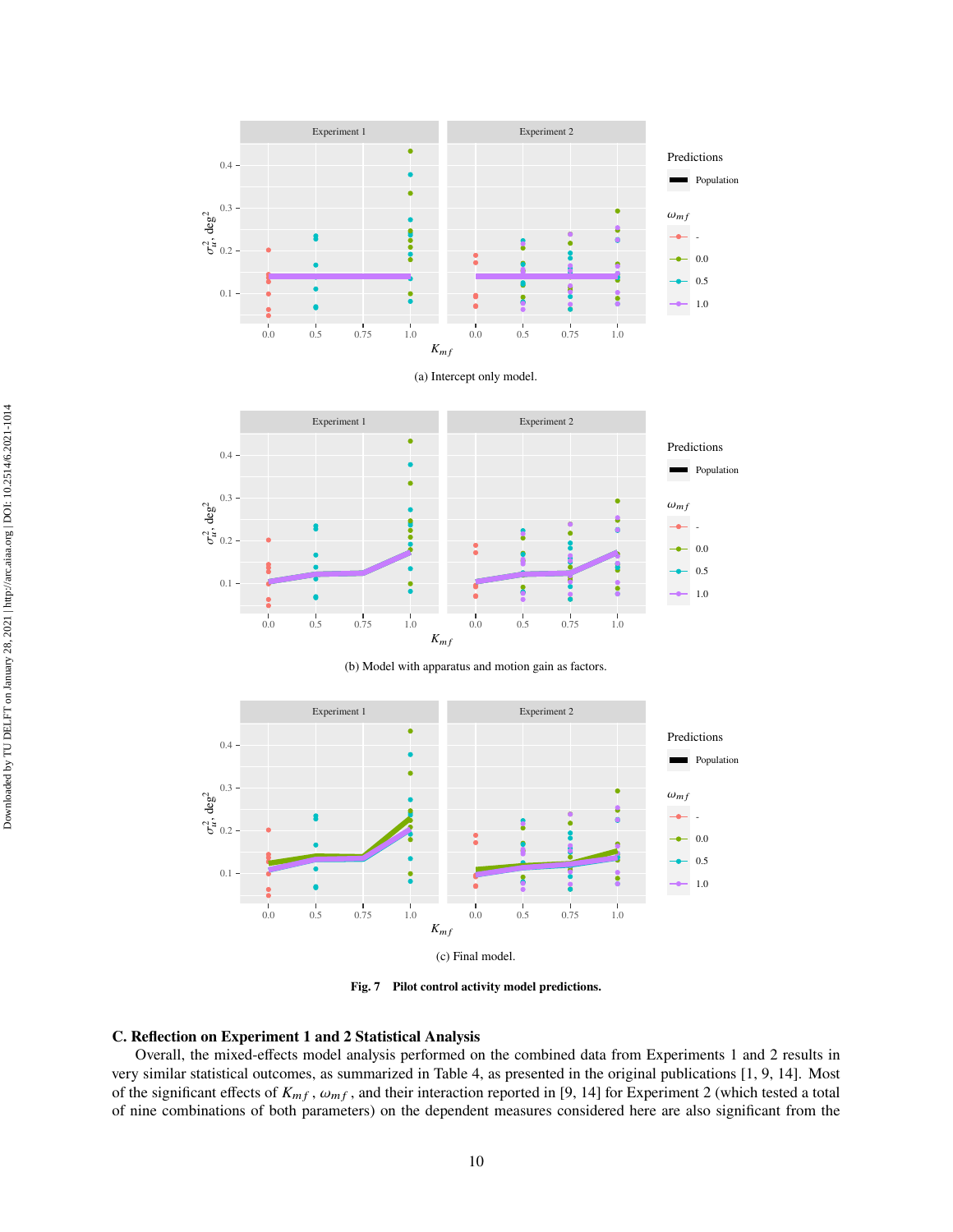mixed-effects model analysis performed on both experiments' data combined. This, for example, holds for the highly significant effects of  $K_{mf}$  on all dependent measures except  $\sigma_e^2$ , as can be verified from comparing Tables [3](#page-8-0) and [4.](#page-9-0) For the combined analysis, however, Table [4](#page-9-0) also shows a significant effect  $K_{mf}$  on tracking performance  $(\sigma_e^2)$ , which was not reported in [\[9](#page-12-7)]. As is shown in Fig. [4a,](#page-7-3) the effect of  $K_{mf}$  variations on  $\sigma_e^2$  across conditions  $S(0.0/-)$  and S(1.0/0.0), as well as S(0.5/0.5) and S(1.0/0.5), was stronger in Experiment 1 compared to Experiment 2, which thus explains this additional significant effect. Similarly, the significant effect of  $\omega_{m}$  on  $T_L$  reported for Experiment 2 (see Table [3\)](#page-8-0) is no longer significant in the combined analysis due to the lack of variation between different  $\omega_{mf}$  settings in Experiment 1. Thus, overall, the combined analysis of the effects of  $K_{mf}$  and  $\omega_{mf}$  in the data from this set of two experiments has only resulted in minor differences in significance for effects that were, in the original publications, concluded to be comparatively weak. On the other hand, it has not changed, but only confirmed, the main findings and conclusions regarding the effects of  $K_{mf}$  and  $\omega_{mf}$  variations reported in [\[1](#page-12-0), [9](#page-12-7), [14](#page-12-8)].

One distinct benefit of using mixed-effects models for statistical analysis on a combined dataset, compared to using a traditional approach (i.e., ANOVA) for this, is that having only partial overlap in tested conditions and subjects between experiments (and hence many "missing values", as is the case here for Experiment 1) is not a problem. This ensures that the valuable statistical insights that can be gained from such combined analyses can be obtained for many cases where this would be otherwise impossible, such as the datasets used in this paper. Considering the results obtained for our EXP factor in Table [4,](#page-9-0) the mixed-effects model results indicate that  $\sigma_e^2$ ,  $\sigma_u^2$ , and  $T_L$  vary significantly between both experiments. Indeed, Figures [4a,](#page-7-3) [4b,](#page-7-2) and [5b](#page-7-1) show consistently higher  $\sigma_e^2$  (worse performance), increased  $\sigma_u^2$  (more control effort), and lower  $T_L$  (less visual lead), respectively, in Experiment 1. While Experiment 2 was a standalone simulator experiment [\[9](#page-12-7)], Experiment 1 was performed on the same day (and after) the pilots had already performed a similar pitch tracking experiment (as reported in [\[7](#page-12-10)]). Hence, the effects of EXP found in Table [4](#page-9-0) may be explained by different levels of engagement/fatigue in the task across both experiments. Furthermore, the fact that the EXP factor in our analysis only showed a significant interaction with the applied motion cueing variations in a single instance  $(\sigma_u^2)$ for  $K_{mf}$ ) helps statistically underline the consistency of the trends observed in both experiments.

Similarly, this benefit of the mixed-models analysis is also found to facilitate improved analysis of the combined in-flight and simulator data as previously performed for Experiment 1 only [\[1](#page-12-0)]. In our current analysis with mixedmodels, the in-flight condition  $C(1.0/0.0)$  was statistically modeled as an additional instance of a "no washout, high gain" condition, but with a potentially different intercept (i.e., offset value) accounted for with our APP variable (see Table [1\)](#page-5-4). Where in [\[1](#page-12-0)] post-hoc tests were performed to (mostly without success) verify if any significant differences between the simulator and in-flight data existed, in our current analysis APP introduces highly significant effects for  $\sigma_e^2$  and  $\sigma_u^2$  that were indeed reported as key (yet statistically not always significant) differences in [\[1](#page-12-0)]. It should be noted that this benefit of course is not restricted to a combined experiment data analysis as presented here in Table [4,](#page-9-0) but also for mixed-effects model analysis on the data from Experiment 1 only (not performed here). Thus, especially the capacity for straightforward and flexible evaluation of the effects of different facilities in a statistical factor (our APP) can be highly valuable for especially in-flight vs. simulator comparisons.

# **V. Conclusions**

This paper used mixed-effects models to perform a renewed and extended statistical analysis on the data from two related human-in-the-loop tracking experiments. Both experiments compared pilot tracking behavior in a roll attitude tracking task with different roll motion cueing (gain and high-pass filter break frequency) settings in a simulator, while one experiment also included an in-flight measurement for the same task. Our mixed-effects model analysis confirmed the main statistical outcomes of both individual experiments as reported in our previous publications [\[1](#page-12-0), [9,](#page-12-7) [14](#page-12-8)]. Furthermore, mixed-effects models were found to facilitate statistically meaningful comparison of trends observed in multiple separate human-in-the-loop experiments (e.g., replication experiments), even in cases of only partial overlap in tested conditions. Finally, the fact that mixed-effects models can inherently cope well with missing cases and additional environment variables (i.e., in-flight vs. simulator) was found to be especially helpful for the statistical analysis of human-in-the-loop experiments as considered in this paper. Such experiments often test additional "reference" conditions (e.g., no motion, or in-flight) in addition to a (factorial) variation in independent variable(s) that often prevent the use of more traditional statistical analysis methods on the complete set of experiment data.